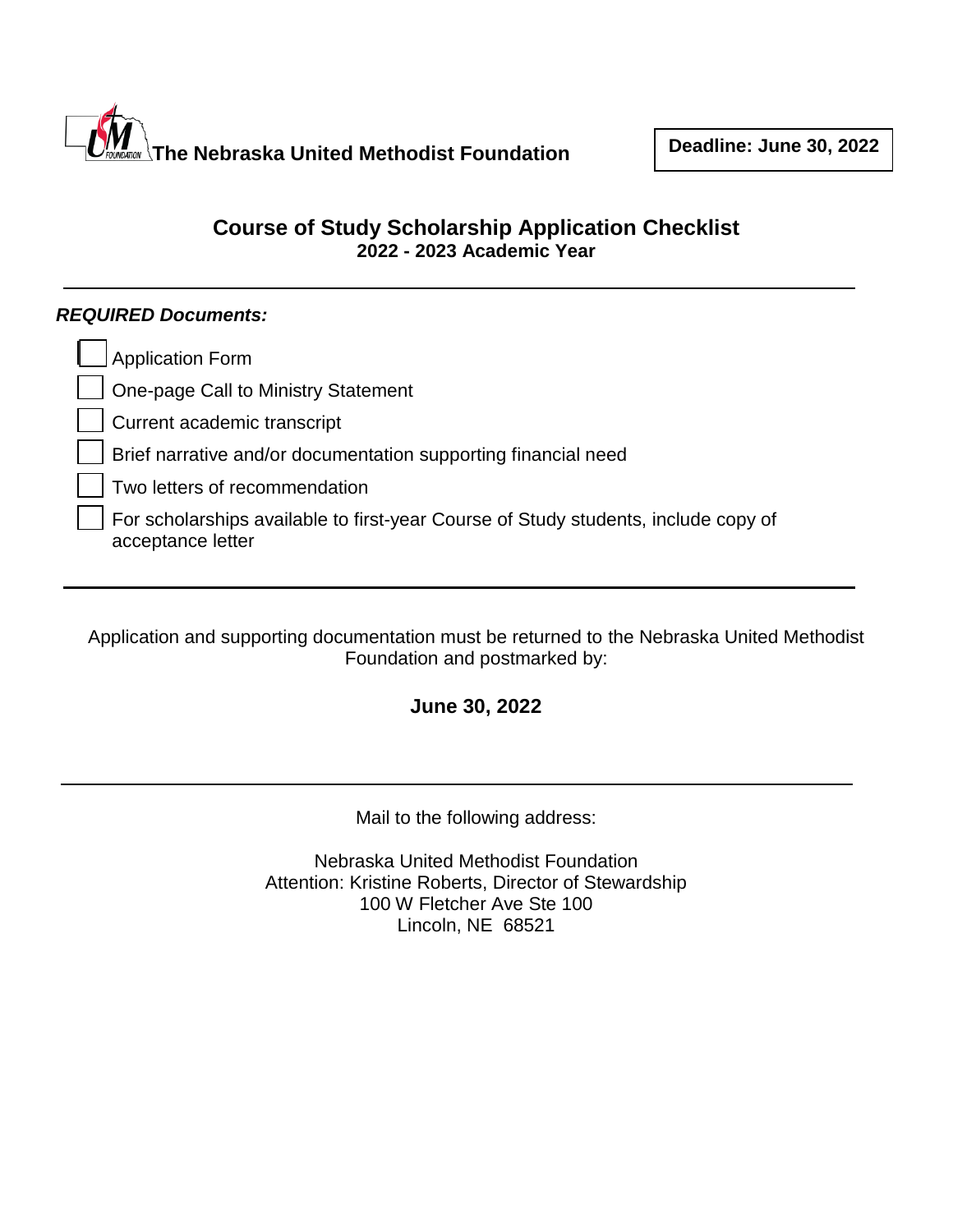

## **Course of Study Scholarship Application 2022-2023 Academic Year**

### **After careful review of the Scholarship Guidelines, please check the scholarships for which you are applying and return only one application.**

|  |  |  |  | $\Box$ Frederick & Esther Paulus Course of Study Scholarship |
|--|--|--|--|--------------------------------------------------------------|
|  |  |  |  |                                                              |

Gifts From The Heart Course of Study Scholarship

Rev. George & Mrs. Wilma Clay Course of Study Scholarship

Rev. Robert E. & Lily A. Berlie Course of Study Scholarship

#### **Will you be a:**

|  | New student |  | Continuing student |  | <b>Number of Years</b> |  |
|--|-------------|--|--------------------|--|------------------------|--|
|--|-------------|--|--------------------|--|------------------------|--|

#### **Personal Information**

| <b>First Name</b>   |                      | <b>Last Name</b> |              |                 |
|---------------------|----------------------|------------------|--------------|-----------------|
| <b>Address</b>      |                      | City             | <b>State</b> | <b>Zip Code</b> |
| <b>Phone Number</b> | <b>Email Address</b> |                  |              | Date of Birth   |

## **GENERAL INFORMATON YES NO**

| Are you a certified candidate for ministry in the Great Plains Conference? |  |  |
|----------------------------------------------------------------------------|--|--|
|                                                                            |  |  |

- Are you a member of a Nebraska United Methodist Church? If yes, which church?
- Are you a current pastor or do you plan to become a pastor in the Great Plains Conference?
- Do you have an ordained ministry mentor? If yes, who is your mentor?  $\sqrt{2}$
- Have you ever been convicted of a felony? (If yes, please explain on another sheet of paper.)

### **EDUCATION:** Please use a separate sheet of paper if needed. Student ID #: (if applicable)

|                    | Name & Location required for all. Please include full address of current school. | <b>Start Date</b> | <b>Graduation Date</b><br>(or expected date) | <b>Cumulative</b><br><b>GPA</b> |
|--------------------|----------------------------------------------------------------------------------|-------------------|----------------------------------------------|---------------------------------|
| <b>High School</b> |                                                                                  |                   |                                              |                                 |
| College            |                                                                                  |                   |                                              |                                 |
| <b>Seminary</b>    |                                                                                  |                   |                                              |                                 |